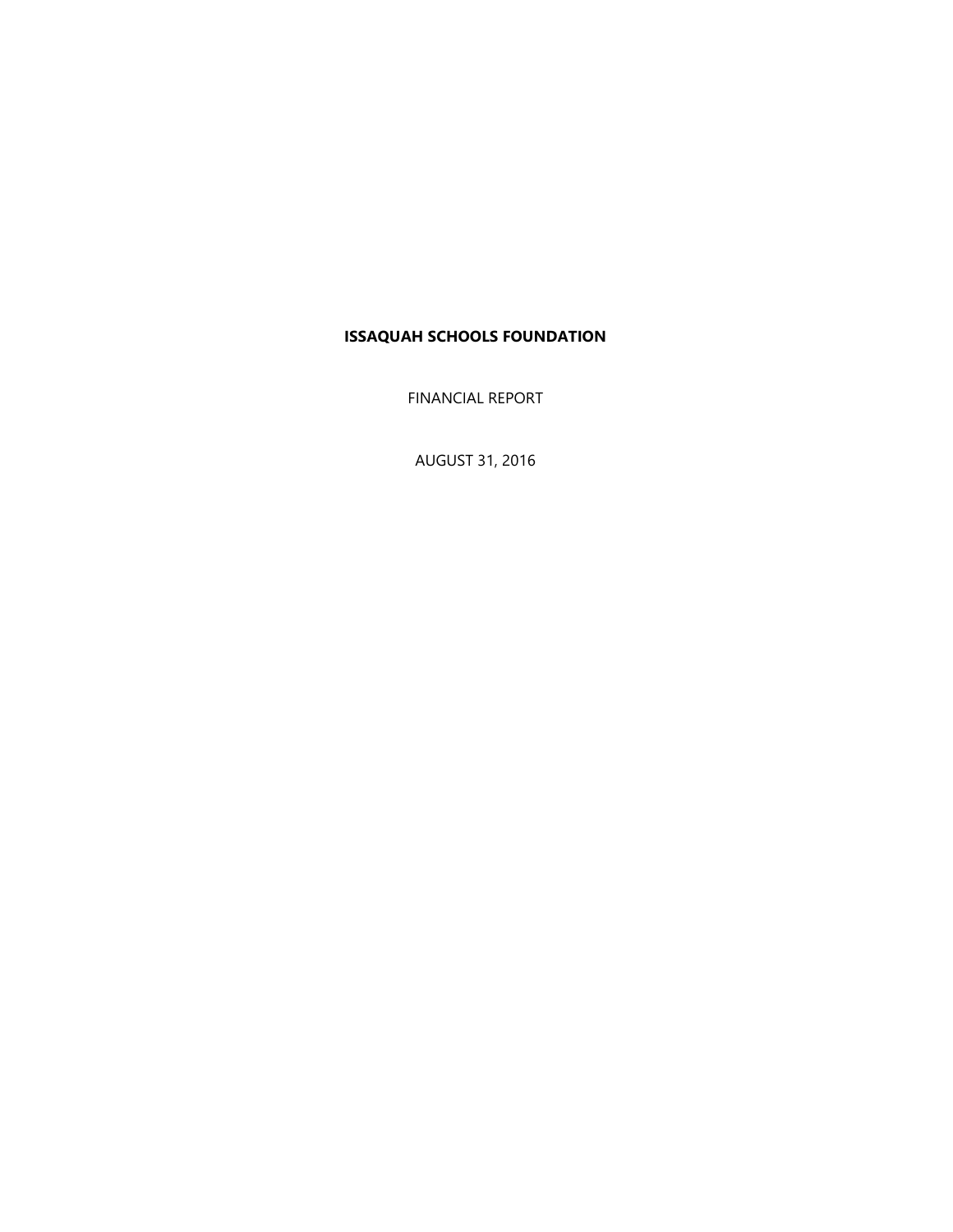# CONTENTS

|                             | Page |
|-----------------------------|------|
|                             |      |
| <b>FINANCIAL STATEMENTS</b> |      |
|                             |      |
|                             |      |
|                             |      |
|                             |      |
|                             |      |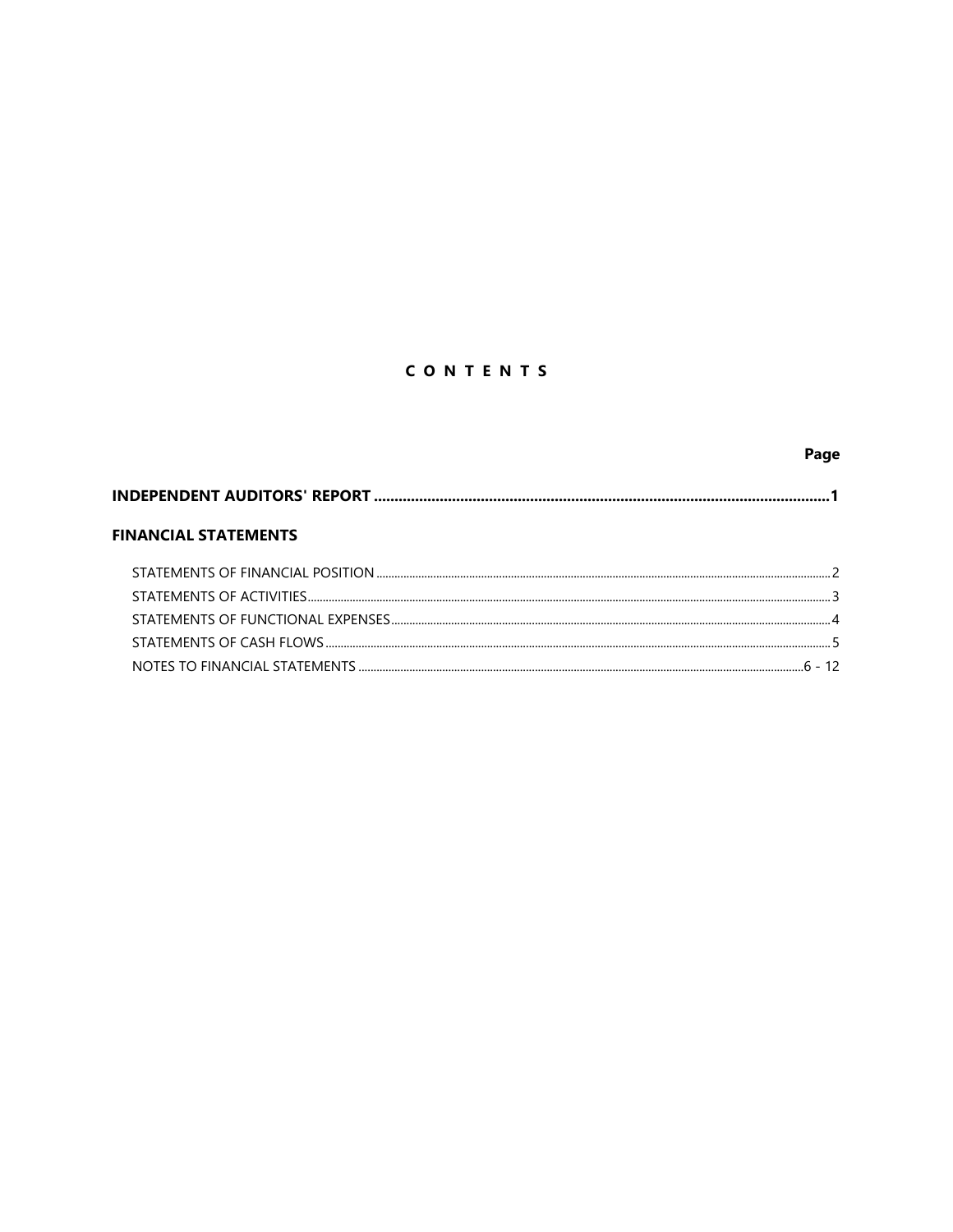petersonsullivan LLP

Certified Public Accountants & Advisors

#### **INDEPENDENT AUDITORS' REPORT**

To the Board of Directors Issaquah Schools Foundation Issaquah, Washington

We have audited the accompanying financial statements of Issaquah Schools Foundation, which comprise the statements of financial position as of August 31, 2016 and 2015, and the related statements of activities, functional expenses, and cash flows for the years then ended, and the related notes to the financial statements.

#### **Management's Responsibility for the Financial Statements**

Management is responsible for the preparation and fair presentation of these financial statements in accordance with accounting principles generally accepted in the United States; this includes the design, implementation, and maintenance of internal control relevant to the preparation and fair presentation of financial statements that are free from material misstatement, whether due to fraud or error.

#### **Auditor's Responsibility**

Our responsibility is to express an opinion on these financial statements based on our audits. We conducted our audits in accordance with auditing standards generally accepted in the United States. Those standards require that we plan and perform the audit to obtain reasonable assurance about whether the financial statements are free from material misstatement.

An audit involves performing procedures to obtain audit evidence about the amounts and disclosures in the financial statements. The procedures selected depend on the auditor's judgment, including the assessment of the risks of material misstatement of the financial statements, whether due to fraud or error. In making those risk assessments, the auditor considers internal control relevant to the entity's preparation and fair presentation of the financial statements in order to design audit procedures that are appropriate in the circumstances, but not for the purpose of expressing an opinion on the effectiveness of the entity's internal control. Accordingly, we express no such opinion. An audit also includes evaluating the appropriateness of accounting policies used and the reasonableness of significant accounting estimates made by management, as well as evaluating the overall presentation of the financial statements.

We believe that the audit evidence we have obtained is sufficient and appropriate to provide a basis for our audit opinion.

#### **Opinion**

In our opinion, the financial statements referred to above present fairly, in all material respects, the financial position of Issaquah Schools Foundation as of August 31, 2016 and 2015, and the changes in its net assets and its cash flows for the years then ended in accordance with accounting principles generally accepted in the United States.

Peterson Sult LLP.

June 5, 2017

601 Union Street Suite 2300 Seattle, WA 98101 (206) 382-7777 MAIN (206) 382-7700 FAX

pscpa.com

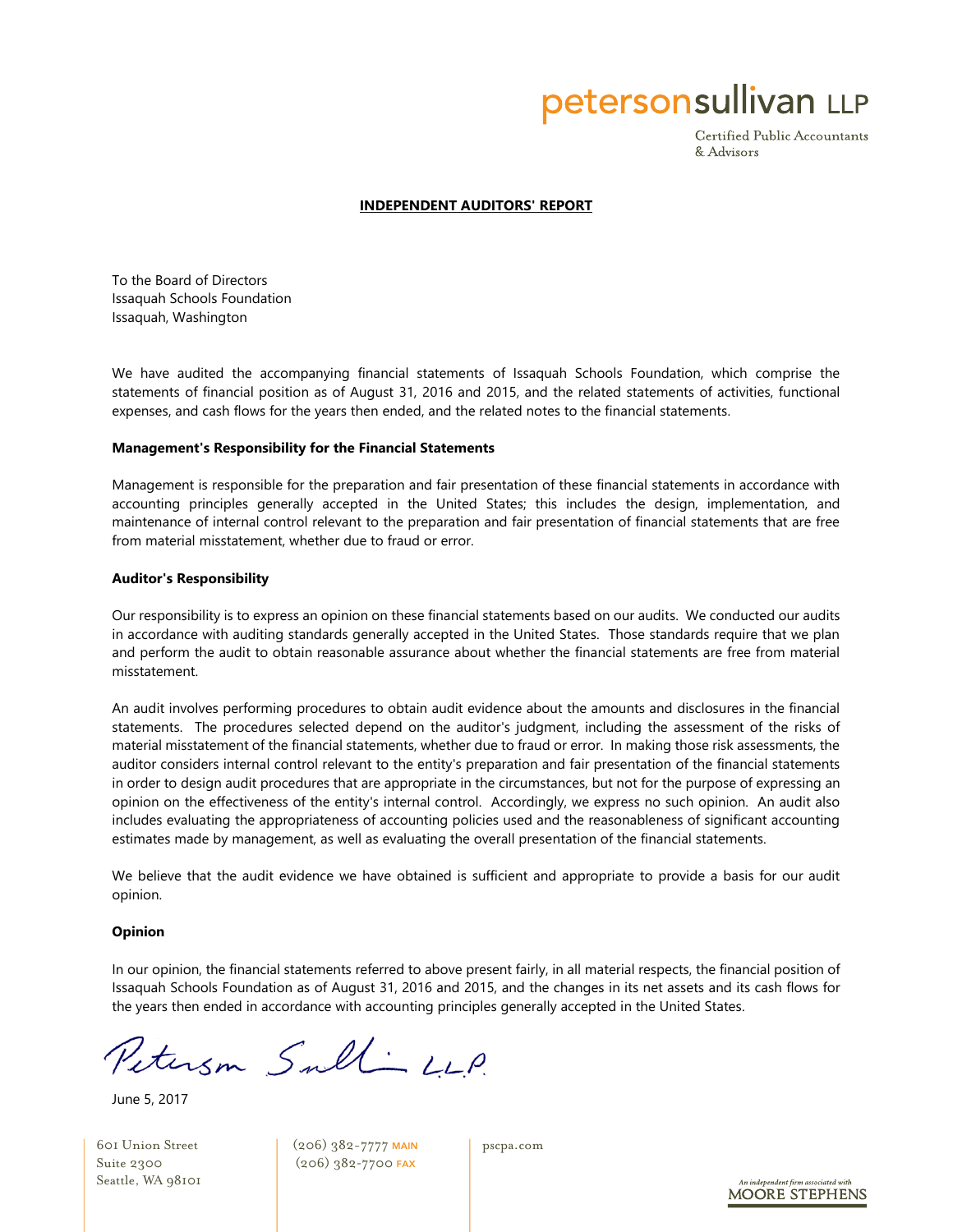# STATEMENTS OF FINANCIAL POSITION

August 31, 2016 and 2015

| <b>ASSETS</b>                                                                                                                                 | 2016 |                                   |    | 2015                              |  |  |
|-----------------------------------------------------------------------------------------------------------------------------------------------|------|-----------------------------------|----|-----------------------------------|--|--|
| <b>Current Assets</b><br>Cash and cash equivalents<br>Current portion of pledges receivable, net<br>Prepaid expenses                          | \$   | 920,622<br>48,800<br>1,428        | \$ | 1,043,362<br>65,389<br>1,431      |  |  |
| Total current assets                                                                                                                          |      | 970,850                           |    | 1,110,182                         |  |  |
| Pledges Receivable, less current portion, net<br>of discount and allowance for doubtful accounts<br>Equipment, net<br>Investments - Endowment |      | 20,140<br>9,285<br>727,041        |    | 36,475<br>8,914<br>496,645        |  |  |
| Total assets                                                                                                                                  | \$   | 1,727,316                         | \$ | 1,652,216                         |  |  |
| <b>LIABILITIES AND NET ASSETS</b><br><b>Current Liabilities</b><br>Accounts payable and accrued expenses<br>Grants payable                    | \$   | 65,344<br>488,717                 | \$ | 22,261<br>417,221                 |  |  |
| <b>Total liabilities</b>                                                                                                                      |      | 554,061                           |    | 439,482                           |  |  |
| <b>Net Assets</b><br>Unrestricted<br>Temporarily restricted<br>Total net assets                                                               |      | 1,046,679<br>126,576<br>1,173,255 |    | 1,047,100<br>165,634<br>1,212,734 |  |  |
| Total liabilities and net assets                                                                                                              | \$   | 1,727,316                         | \$ | 1,652,216                         |  |  |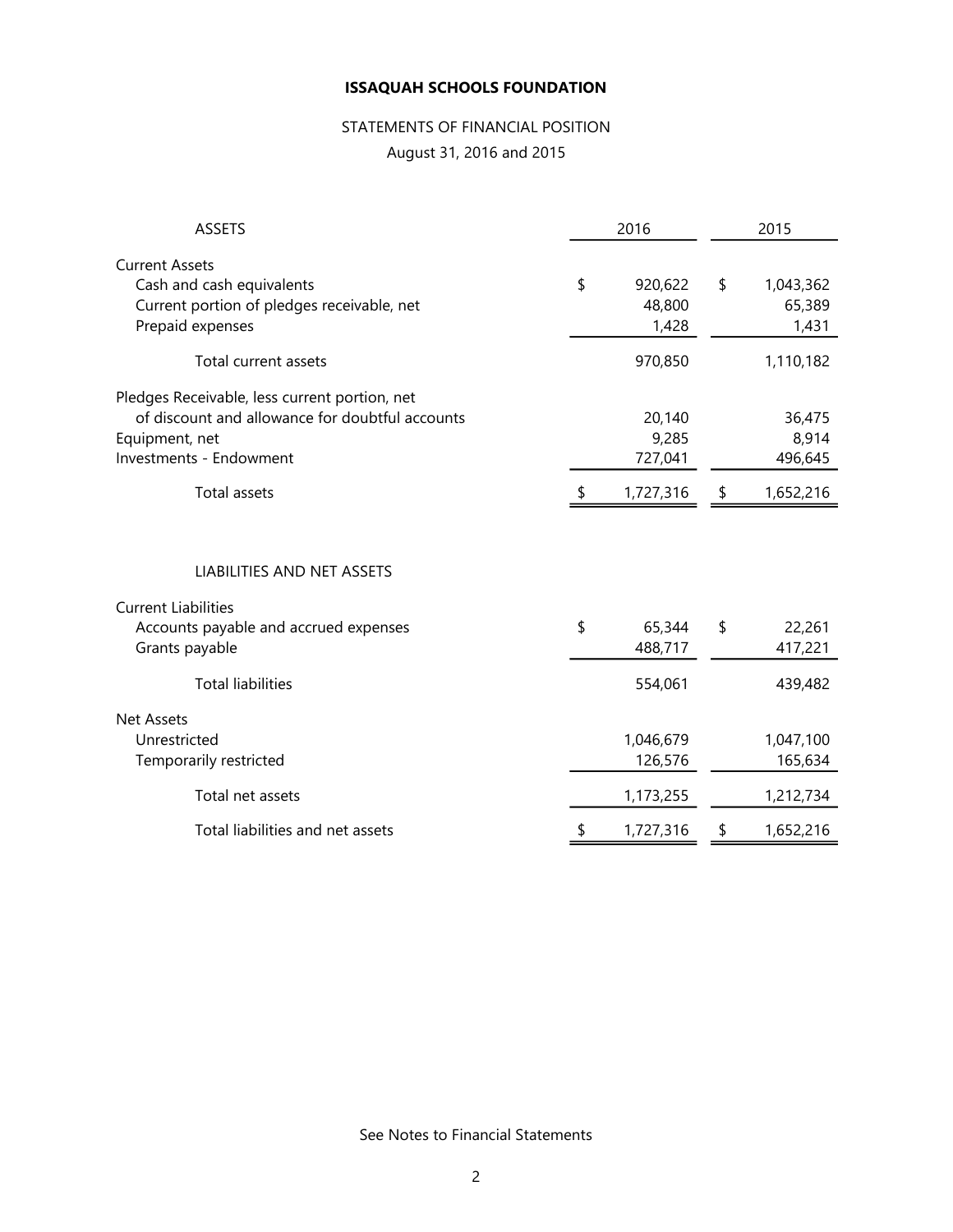# STATEMENTS OF ACTIVITIES

For the Years Ended August 31, 2016 and 2015

|                                                                              | 2016            |    |            |    |             | 2015 |              |            |           |    |           |
|------------------------------------------------------------------------------|-----------------|----|------------|----|-------------|------|--------------|------------|-----------|----|-----------|
|                                                                              | Temporarily     |    |            |    | Temporarily |      |              |            |           |    |           |
|                                                                              | Unrestricted    |    | Restricted |    | Total       |      | Unrestricted | Restricted |           |    | Total     |
| Support and Revenue                                                          |                 |    |            |    |             |      |              |            |           |    |           |
| Individual contributions                                                     | \$<br>692,277   | \$ | 84,405     | \$ | 776,682     | \$   | 721,903      | \$         | 17,118    | \$ | 739,021   |
| Special events - revenue                                                     |                 |    |            |    |             |      |              |            |           |    |           |
| in-kind of \$11,932 and                                                      |                 |    |            |    |             |      |              |            |           |    |           |
| \$10,660, respectively)                                                      | 775,361         |    |            |    | 775,361     |      | 818,570      |            |           |    | 818,570   |
| Special events - direct benefit to donors<br>(including in-kind \$11,932 and |                 |    |            |    |             |      |              |            |           |    |           |
| \$10,660, respectively)                                                      | (98, 348)       |    |            |    | (98, 348)   |      | (89, 276)    |            |           |    | (89, 276) |
| In-kind contributions                                                        | 151,838         |    |            |    | 151,838     |      | 162,849      |            |           |    | 162,849   |
| Corporate and foundation contributions                                       | 21,155          |    | 55,000     |    | 76,155      |      | 70,661       |            | 92,491    |    | 163,152   |
| Government and business grants                                               | 36,392          |    | 10,100     |    | 46,492      |      | 27,298       |            | 15,000    |    | 42,298    |
| Other income                                                                 | 868             |    |            |    | 868         |      | 234          |            |           |    | 234       |
| Investment income (loss)                                                     | 55,372          |    |            |    | 55,372      |      | (4,202)      |            |           |    | (4,202)   |
| Net assets released from restriction                                         | 188,563         |    | (188, 563) |    |             |      | 40,967       |            | (40, 967) |    |           |
| Total support and revenue                                                    | 1,823,478       |    | (39,058)   |    | 1,784,420   |      | 1,749,004    |            | 83,642    |    | 1,832,646 |
| Expenses                                                                     |                 |    |            |    |             |      |              |            |           |    |           |
| Program services                                                             | 1,256,950       |    |            |    | 1,256,950   |      | 1,043,345    |            |           |    | 1,043,345 |
| Management and general                                                       | 285,276         |    |            |    | 285,276     |      | 301,334      |            |           |    | 301,334   |
| Fundraising                                                                  | 281,673         |    |            |    | 281,673     |      | 271,530      |            |           |    | 271,530   |
| Total expenses                                                               | 1,823,899       |    |            |    | 1,823,899   |      | 1,616,209    |            |           |    | 1,616,209 |
| <b>Change in net assets</b>                                                  | (421)           |    | (39,058)   |    | (39, 479)   |      | 132,795      |            | 83,642    |    | 216,437   |
| Net Assets, beginning of year                                                | 1,047,100       |    | 165,634    |    | 1,212,734   |      | 914,305      |            | 81,992    |    | 996,297   |
| Net Assets, end of year                                                      | 1,046,679<br>\$ | S  | 126,576    |    | \$1,173,255 | \$   | 1,047,100    | \$         | 165,634   | \$ | 1,212,734 |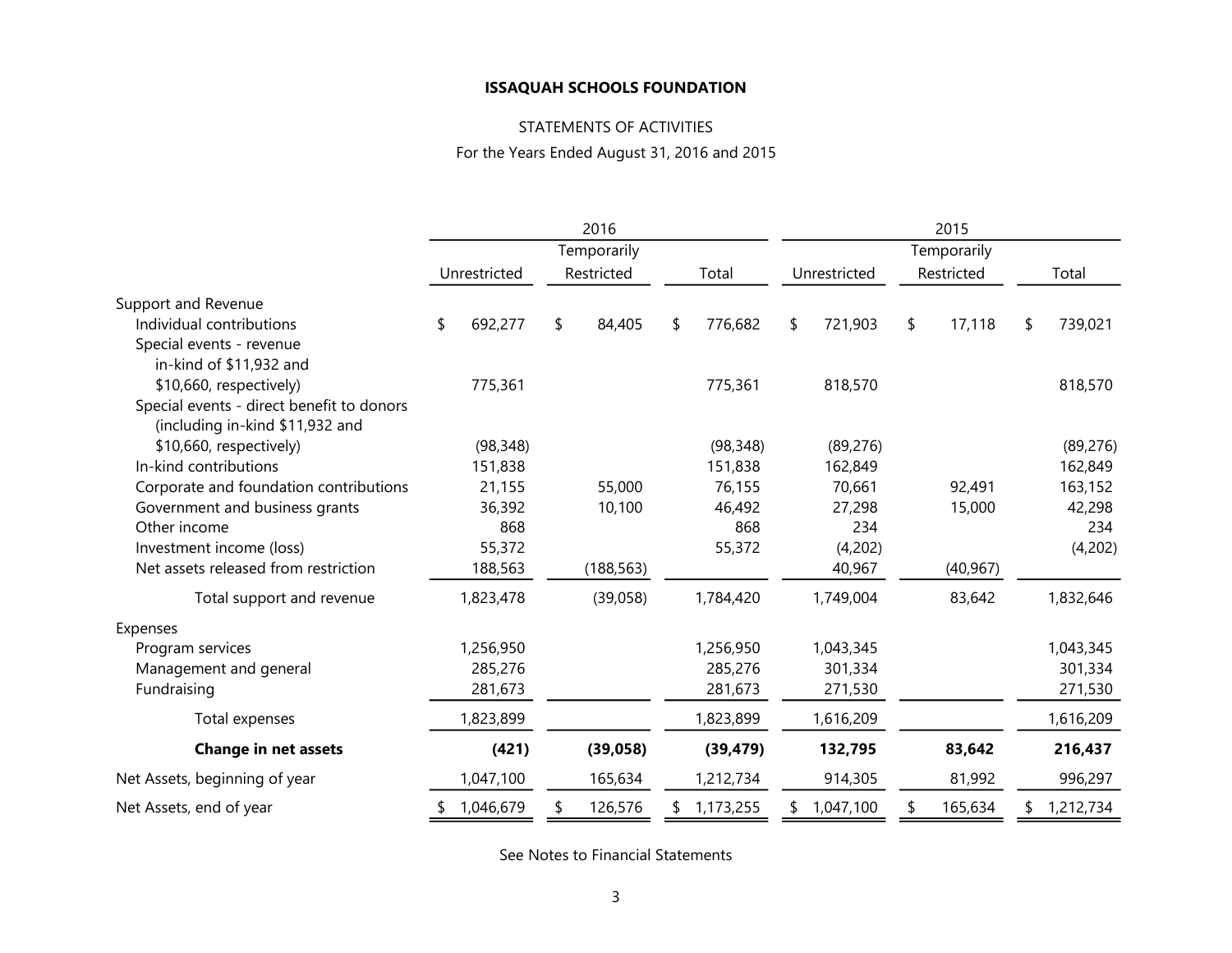# STATEMENTS OF FUNCTIONAL EXPENSES

For the Years Ended August 31, 2016 and 2015

|                                                       |             | 2016           |               |             | 2015        |                |               |               |
|-------------------------------------------------------|-------------|----------------|---------------|-------------|-------------|----------------|---------------|---------------|
|                                                       | Program     |                |               | Total       | Program     |                |               | Total         |
|                                                       | Services    | Administrative | Fundraising   | Expenses    | Services    | Administrative | Fundraising   | Expenses      |
| Grants to school district                             | 728,821     | \$             | \$            | 728,821     | 778,277     | \$             | \$            | 778,277<br>\$ |
| Salaries and wages                                    | 201,125     | 111,315        | 145,932       | 458,372     | 92,819      | 90,137         | 142,099       | 325,055       |
| Employee benefits                                     | 13,629      | 10,247         | 23,118        | 46,994      | 10,756      | 9,355          | 21,475        | 41,586        |
| Payroll taxes                                         | 14,279      | 7,089          | 13,152        | 34,520      | 6,359       | 5,530          | 12,696        | 24,585        |
| In-kind donations                                     | 40,880      | 17,135         | 35,829        | 93,844      | 15,616      | 51,917         | 44,108        | 111,641       |
| Other program costs                                   | 257,976     |                |               | 257,976     | 124,279     |                |               | 124,279       |
| Office expenses                                       |             | 11,466         | 59,994        | 71,460      |             | 15,950         | 62,807        | 78,757        |
| Advertising and promotion                             |             | 21,866         | 26,710        | 48,576      | 11,630      | 6,257          | 47,072        | 64,959        |
| Uncollectible pledges                                 |             | 35,623         |               | 35,623      |             | 62,668         |               | 62,668        |
| Miscellaneous expenses                                | 150         | 27,198         | 35,339        | 62,687      | 3,609       | 35,819         | 13,172        | 52,600        |
| Facilities and equipment                              |             | 3,159          | 37,166        | 40,325      |             | 3,085          | 14,768        | 17,853        |
| Information technology                                |             | 6,351          | 1,000         | 7,351       |             | 8,376          | 1,149         | 9,525         |
| Conference, convention,                               |             |                |               |             |             |                |               |               |
| and meeting                                           | 90          | 7,126          |               | 7,216       |             | 3,942          | 1,270         | 5,212         |
| Insurance                                             |             | 2,924          |               | 2,924       |             | 3,132          |               | 3,132         |
| Contract services                                     |             | 19,759         | 1,781         | 21,540      |             | 2,912          |               | 2,912         |
| Depreciation and                                      |             |                |               |             |             |                |               |               |
| amortization                                          |             | 3,962          |               | 3,962       |             | 2,228          |               | 2,228         |
| Travel                                                |             | 56             |               | 56          |             | 26             | 190           | 216           |
| Total expenses                                        | 1,256,950   | 285,276        | 380,021       | 1,922,247   | 1,043,345   | 301,334        | 360,806       | 1,705,485     |
| Less: special event                                   |             |                |               |             |             |                |               |               |
| expenses                                              |             |                | 98,348        | 98,348      |             |                | 89,276        | 89,276        |
| Total expenses included in<br>expenses section on the |             |                |               |             |             |                |               |               |
| statements of activities                              | \$1,256,950 | 285,276        | 281,673<br>\$ | \$1,823,899 | \$1,043,345 | 301,334<br>\$  | \$<br>271,530 | \$1,616,209   |
|                                                       |             |                |               |             |             |                |               |               |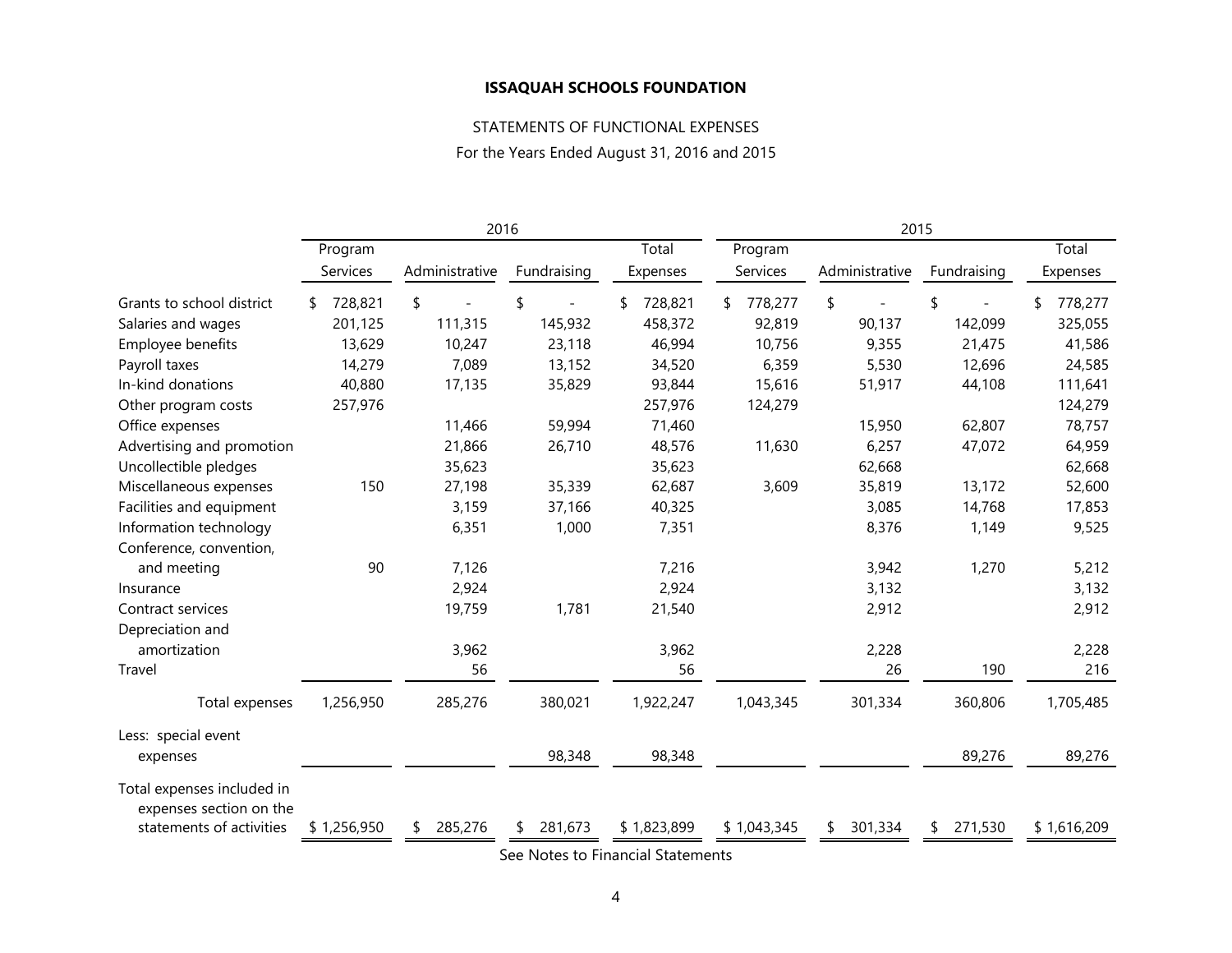# STATEMENTS OF CASH FLOWS

For the Years Ended August 31, 2016 and 2015

|                                                       | 2016 |            |    | 2015       |  |  |
|-------------------------------------------------------|------|------------|----|------------|--|--|
| Cash Flows from Operating Activities                  |      |            |    |            |  |  |
| Change in net assets                                  | \$   | (39, 479)  | \$ | 216,437    |  |  |
| Adjustments to reconcile change in net assets         |      |            |    |            |  |  |
| to net cash flows from operating activities           |      |            |    |            |  |  |
| Losses (gains) on investments, including interest and |      |            |    |            |  |  |
| dividends, held as investments                        |      | (55, 396)  |    | 4,202      |  |  |
| Depreciation and amortization                         |      | 3,962      |    | 2,228      |  |  |
| Uncollectible pledges                                 |      | 35,623     |    | 62,668     |  |  |
| Changes in assets and liabilities                     |      |            |    |            |  |  |
| Pledges receivable                                    |      | (2,699)    |    | (151, 861) |  |  |
| Prepaid expenses                                      |      | 3          |    | 130        |  |  |
| Accounts payable                                      |      | 43,083     |    | 14,142     |  |  |
| Grants payable                                        |      | 71,496     |    | 417,221    |  |  |
| Net cash flows from operating activities              |      | 56,593     |    | 565,167    |  |  |
| Cash Flows from Investing Activities                  |      |            |    |            |  |  |
| Purchases of investments                              |      | (175,000)  |    | (75,000)   |  |  |
| Purchases of equipment                                |      | (4, 333)   |    |            |  |  |
| Net cash flows from investing activities              |      | (179, 333) |    | (75,000)   |  |  |
| Net change in cash and cash equivalents               |      | (122, 740) |    | 490,167    |  |  |
| Cash and Cash Equivalents, beginning of year          |      | 1,043,362  |    | 553,195    |  |  |
| Cash and Cash Equivalents, end of year                | \$   | 920,622    | \$ | 1,043,362  |  |  |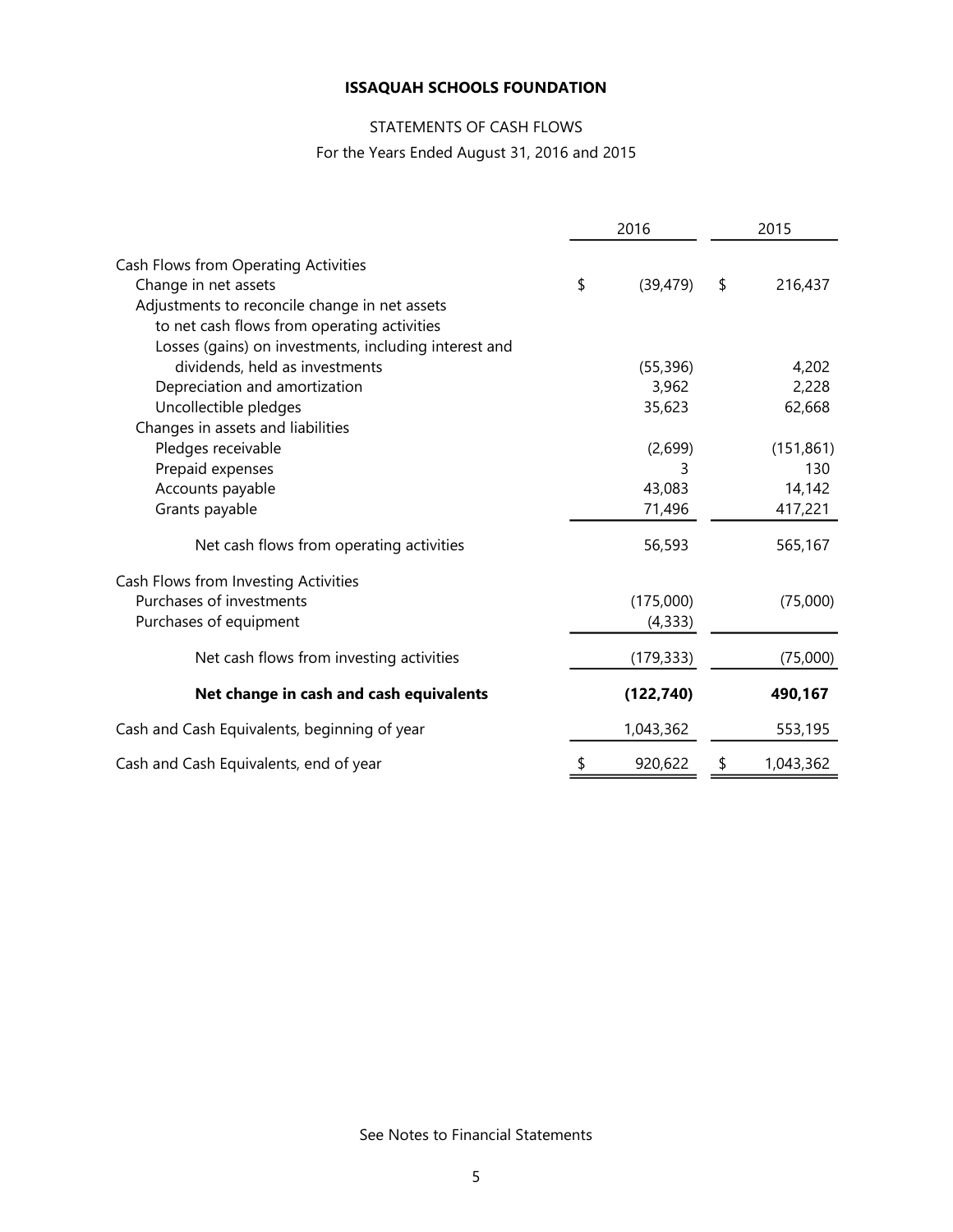#### **NOTES TO FINANCIAL STATEMENTS**

#### **Note 1. Organization and Significant Accounting Policies**

#### **Organization**

The Issaquah Schools Foundation ("the Foundation") is a Washington nonprofit corporation organized in 1987 to drive resources to help all students achieve the promise of their academic potential.

The Foundation strives to be the unifying organization that enables the Issaquah School District ("the District") to provide access to exceptional opportunities district-wide that ignite learning, improve educational outcomes, and prepare all students to be confident, competent, and engaged citizens. The Foundation is funded through individuals, parents, and other organizations in the Issaquah community.

The Foundation's primary program services include:

Cultural Bridges – Cultural Bridges is a family engagement strategy that helps build relationships between parents who were not born in the U.S., their children, the District, and the broader Issaquah community through outreach, events, mentoring, translation services, and quarterly magazines.

Elementary Art – Issaquah Parent Teacher Student Association ("PTSA") Council and the Foundation collaborate to provide elementary art education, an essential, however unfunded, state requirement. Through a system powered by volunteer Art Docents, all elementary students in the District receive art classes in their classrooms. The PTSAs in each school support the school-based costs of this program and the Foundation supports a district-level Art Docent Coordinator who provides training, curricular support, and technical assistance to the volunteer Art Docents.

Future Map – Future Map is an enhancement to Career Cruising, an innovative self-exploration and planning software that engages all high school students in the process of building their future by inspiring and providing them information to supplement their dreams. Future Map connects the business community to students, providing access to speakers, job shadowing, and career experts.

Healthy Youth Initiative – Healthy Youth Initiative ("HYI") aims to build the community's capacity to empower youth and families, to reduce negative social and emotional (risky) behaviors, and to network the community in support of healthy youth and strong families. There are four main focuses for these efforts: 1) prevention of youth alcohol and substance abuse; 2) prevention of youth suicide, as well as promotion of youth mental health; 3) assistance for students in need of housing, clothing, food, and school supplies; and 4) research and community assessments to ensure that HYI is addressing appropriate needs within the District and the community.

VOICE – VOICE seeks to establish connections between struggling and at-risk District students to improve academic performance, increase self-esteem, develop critical social skills, and re-engage students with their school community. VOICE pairs these students with caring community members who meet with mentees one hour a week throughout the school year.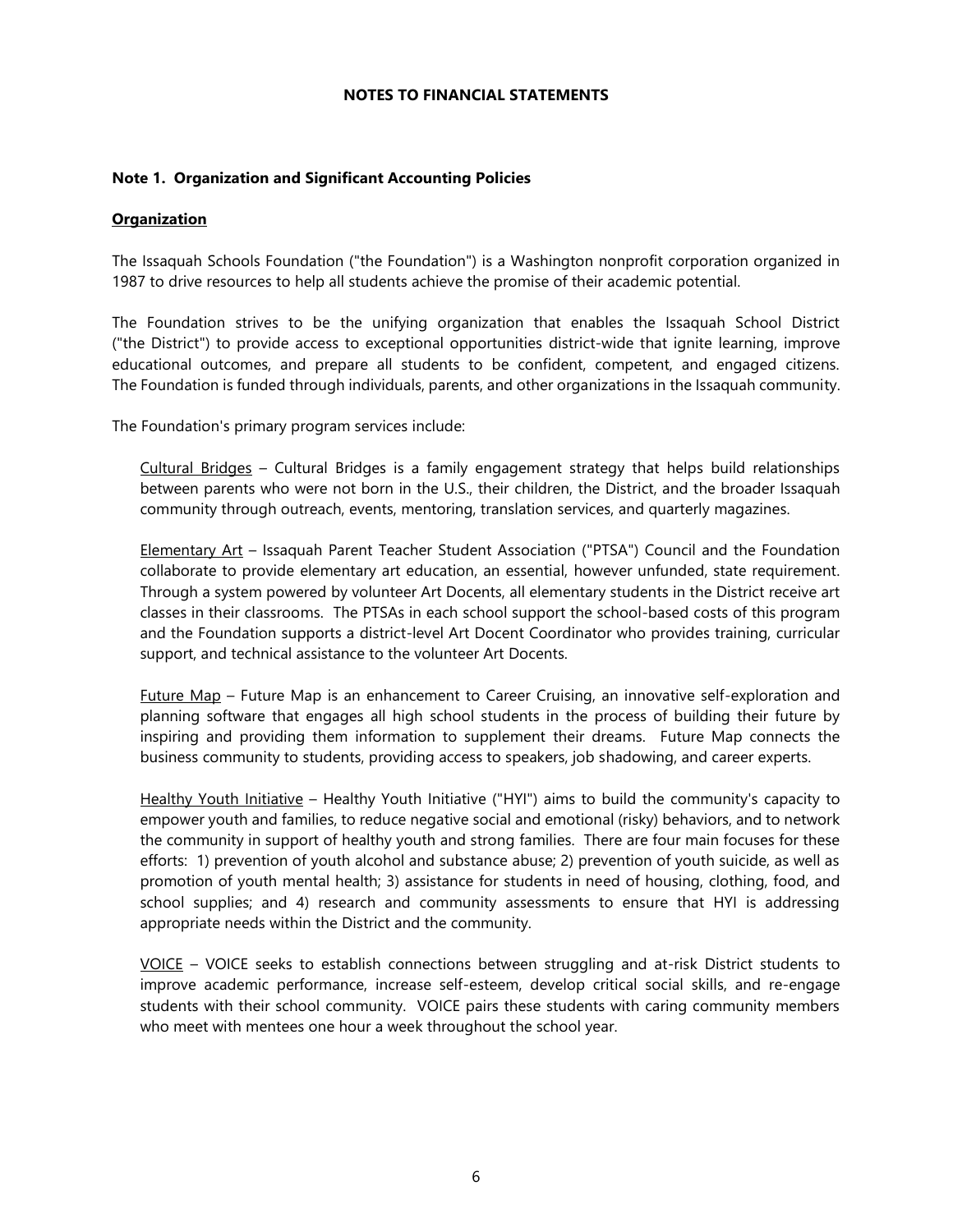Grants – Classroom Enrichment – The Foundation recognizes that school budgets are limited and that classroom demands are high. Each year, the Foundation awards Classroom Enrichment Grants to enhance the learning environment of individual classrooms, libraries, computer labs, resource centers, and schools. Grants in this program are funded up to \$1,000.

Grants – Kateri Brow – Named for a past superintendent of the District, Kateri Brow Grants are awarded to encourage continuous improvement in education within the District. Kateri Brow Big Idea Grants are awarded for programs that reflect vision and innovation in education, while Kateri Brow Biggest Need Grants are awarded for programs that respond to a compelling need. Kateri Brow awards range in amounts from \$1,000 to \$10,000.

## **Financial Statement Presentation**

The accompanying financial statements of the Foundation have been prepared on the accrual basis of accounting in accordance with accounting principles generally accepted in the United States ("GAAP"). Net assets and revenues, gains, and losses are classified based on the existence or absence of donor-imposed restrictions. Accordingly, net assets of the Foundation and changes in net assets are classified and reported as follows:

Unrestricted Net Assets – Net assets that are not subject to donor-imposed stipulations. Of the total unrestricted net assets, the Foundation has designated \$727,041 and \$496,645 at August 31, 2016 and 2015, respectively, as a "quasi-endowment" (see Note 4).

Temporarily Restricted Net Assets – Net assets subject to donor-imposed stipulations that will be met either by actions of the Foundation or the passage of time. Temporarily restricted net assets consist of the following at August 31:

|                           | 2016          |    |         |
|---------------------------|---------------|----|---------|
| Gibson EK                 | \$<br>50,000  | \$ |         |
| <b>TEALS</b>              | 31,523        |    | 23,838  |
| Capacity Building         | 29,055        |    | 74,656  |
| Port Blakely              | 8,468         |    | 16,627  |
| <b>Emergency supplies</b> | 2,600         |    | 6,500   |
| Scratch Code Club         | 1,768         |    | 9,013   |
| Pre-K                     | 1,741         |    |         |
| <b>VOICE</b>              | 1,421         |    | 5,000   |
| <b>Start Strong</b>       |               |    | 30,000  |
|                           | \$<br>126,576 |    | 165,634 |

Revenues are reported as increases in unrestricted net assets unless use of the related assets are limited by donor-imposed restrictions. Expenses are reported as decreases in unrestricted net assets. Gains and losses on investments and other assets or liabilities are reported as increases or decreases in unrestricted net assets unless their use is restricted by explicit donor stipulation or by law.

The Foundation had no permanently restricted net assets at August 31, 2016 or 2015.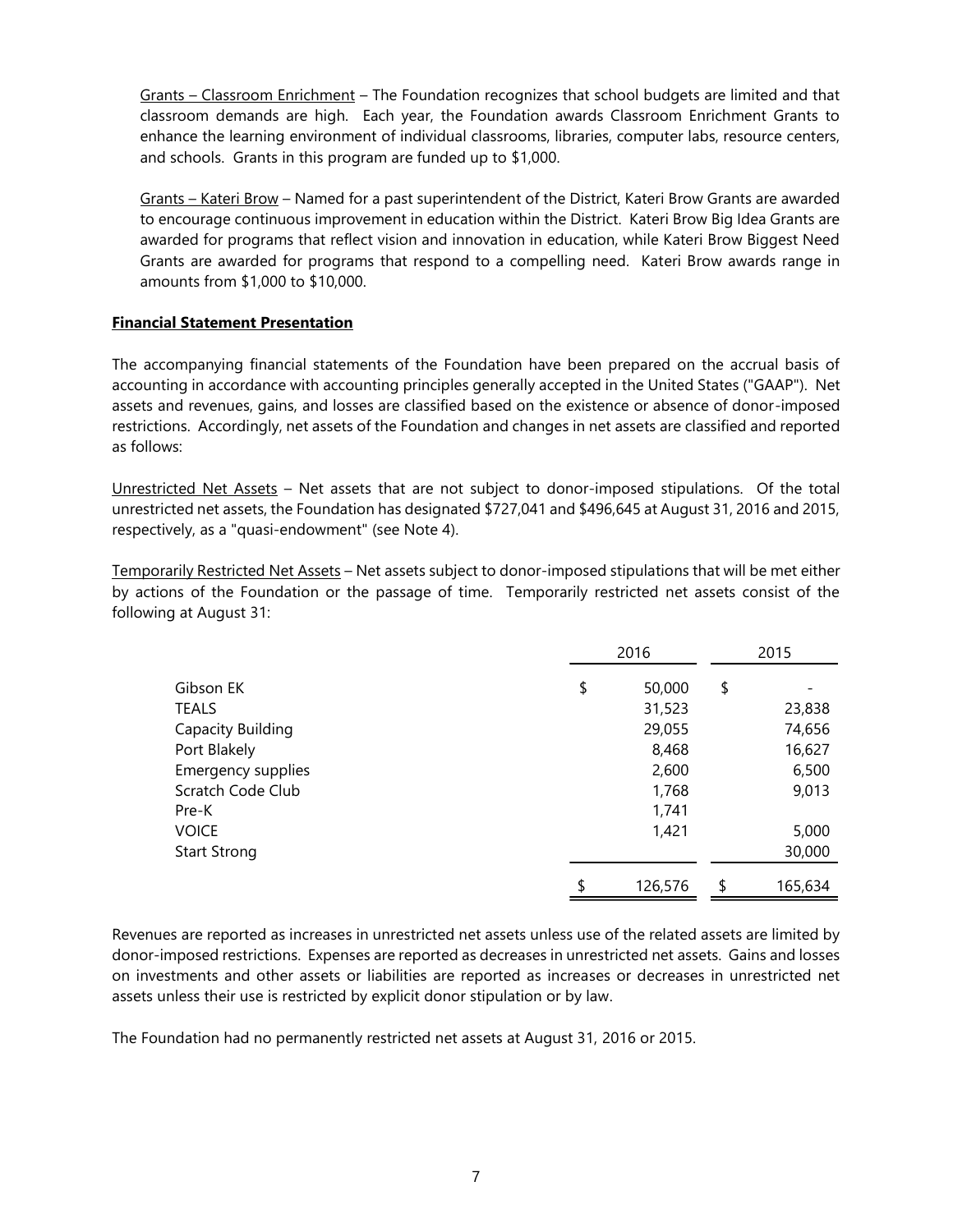# **Cash and Cash Equivalents**

Cash and cash equivalents consist principally of cash held in checking accounts and the Foundation's money market account. Cash included with investment accounts are grouped with investments. Cash balances may exceed federally insured limits.

#### **Pledges Receivable**

Pledges receivable that are expected to be collected within one year are recorded as current assets at net realizable value. Pledges receivable that are expected to be collected over a period longer than one year are recorded as non-current assets at fair value, and fair value is measured as the present value of their future cash flows. No present value discount on long-term pledges receivable has been recorded as management believes the discount is immaterial to the financial statements as a whole. Conditional promises to give are not included as support until the conditions are substantially met.

Management reviews the collectibility of receivables on a periodic basis, determines the amount estimated to be uncollectible, and establishes an allowance. The Foundation charges off receivables against the allowance when management determines that a receivable is not collectible. Pledges receivable are summarized in the statements of financial position as follows as of August 31:

|                                       | 2016    | 2015      |
|---------------------------------------|---------|-----------|
| Receivable in less than one year      | 51,292  | 78,729    |
| Receivable in one to five years       | 20,140  | 36,475    |
| Less: allowance for doubtful accounts | (2,492) | (13, 340) |
| Net pledges receivable                | 68.940  | 101,864   |

These amounts are recorded in the statements of financial position as follows as of August 31:

|                                                                                  | 2016             | 2015 |                  |  |
|----------------------------------------------------------------------------------|------------------|------|------------------|--|
| Current portion of pledges receivable<br>Long-term portion of pledges receivable | 48,800<br>20,140 |      | 65,389<br>36,475 |  |
|                                                                                  | 68,940           |      | 101,864          |  |

At August 31, 2016, 22% of pledges receivable was due from one foundation. At August 31, 2015, 37% of pledges receivable was due from one foundation.

## **Equipment**

Equipment purchases greater than \$5,000 are capitalized and are recorded at cost or, in the case of donated equipment, at estimated fair value at the time of donation. Depreciation is computed using the straight-line method over the estimated useful lives of the assets. Useful lives of equipment are five years.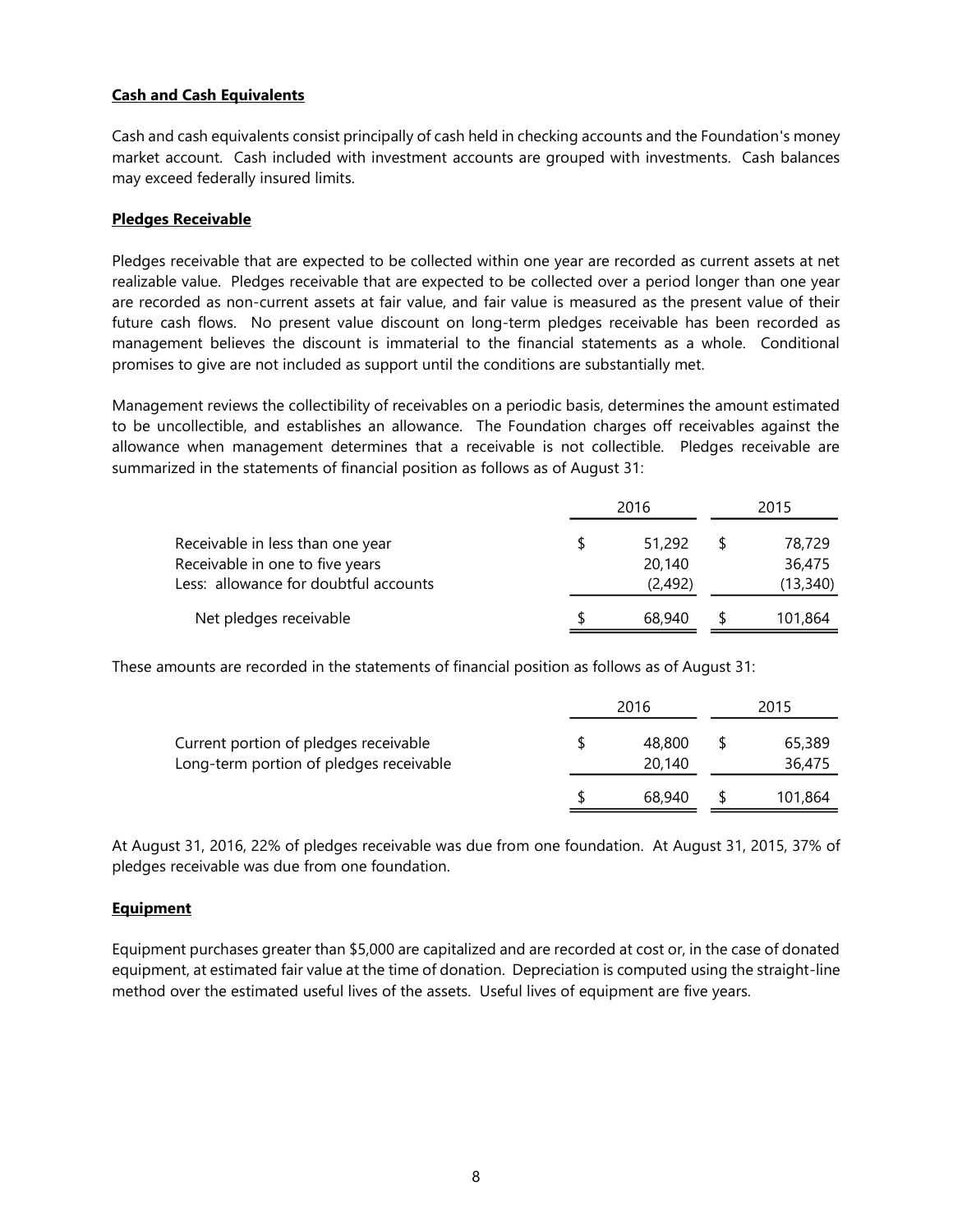## **In-Kind Contributions**

Donated materials are reported as contributions in the accompanying financial statements at their estimated fair value at the date of receipt. Donated services are recognized as contributions if the services (a) create or enhance nonfinancial assets, or (b) require specialized skills, are performed by people with those skills, and would otherwise be purchased by the Foundation.

Members of the Foundation's Board of Directors and numerous other individuals provide substantial amounts of volunteer time and some materials of indeterminable value in support of the Foundation's events and programs. These donations do not meet the accounting rules for recognition in the financial statements.

The District, a related party, to support for the Foundation's continued support of educational programs, provides certain goods and services to the Foundation under an agreement that may be terminated by either party upon a 60-day written notice. For 2016 and 2015, such items included rent-free office space and meeting rooms, and the salary of the Business Manager. The Foundation estimated that the value of this support was \$116,826 and \$108,767 for the years ended August 31, 2016 and 2015, respectively. The rent and salary are included in in-kind contributions on the statements of activities. Donated salaries and wages are included with salaries on the statements of functional expenses, while other in-kinds are included with in-kind donations. For the year ended August 31, 2016, other in-kind donations totaled \$46,944. For the year ended August 31, 2015, other in-kind donations totaled \$112,462.

# **Contributions/Grants**

Contributions, which include unconditional promises to give (pledges), are recognized as revenue in the period received. Promises to give are recorded as they are made.

## **Advertising and Promotion**

The Foundation expenses the costs of advertising and promotion as incurred. Advertising and promotion expense was \$48,576 and \$64,959 for the years ended August 31, 2016 and 2015, respectively.

## **Grants to the District**

The Foundation makes periodic disbursements to the District. At times, these amounts are determined to be payable in the current fiscal year, but are paid subsequent to year end, and are included as grants payable on the statements of financial position.

## **Functional Expenses**

The costs of providing the various programs and other activities have been summarized on a functional basis in the statements of activities. Accordingly, certain costs have been allocated among the programs and supporting services benefited.

#### **Income Taxes**

The Foundation is exempt from federal income taxes under Section 501(c)(3) of the Internal Revenue Code. In addition, the Foundation has been determined by the Internal Revenue Service not to be a private foundation within the meaning of Section 509(a) of the code.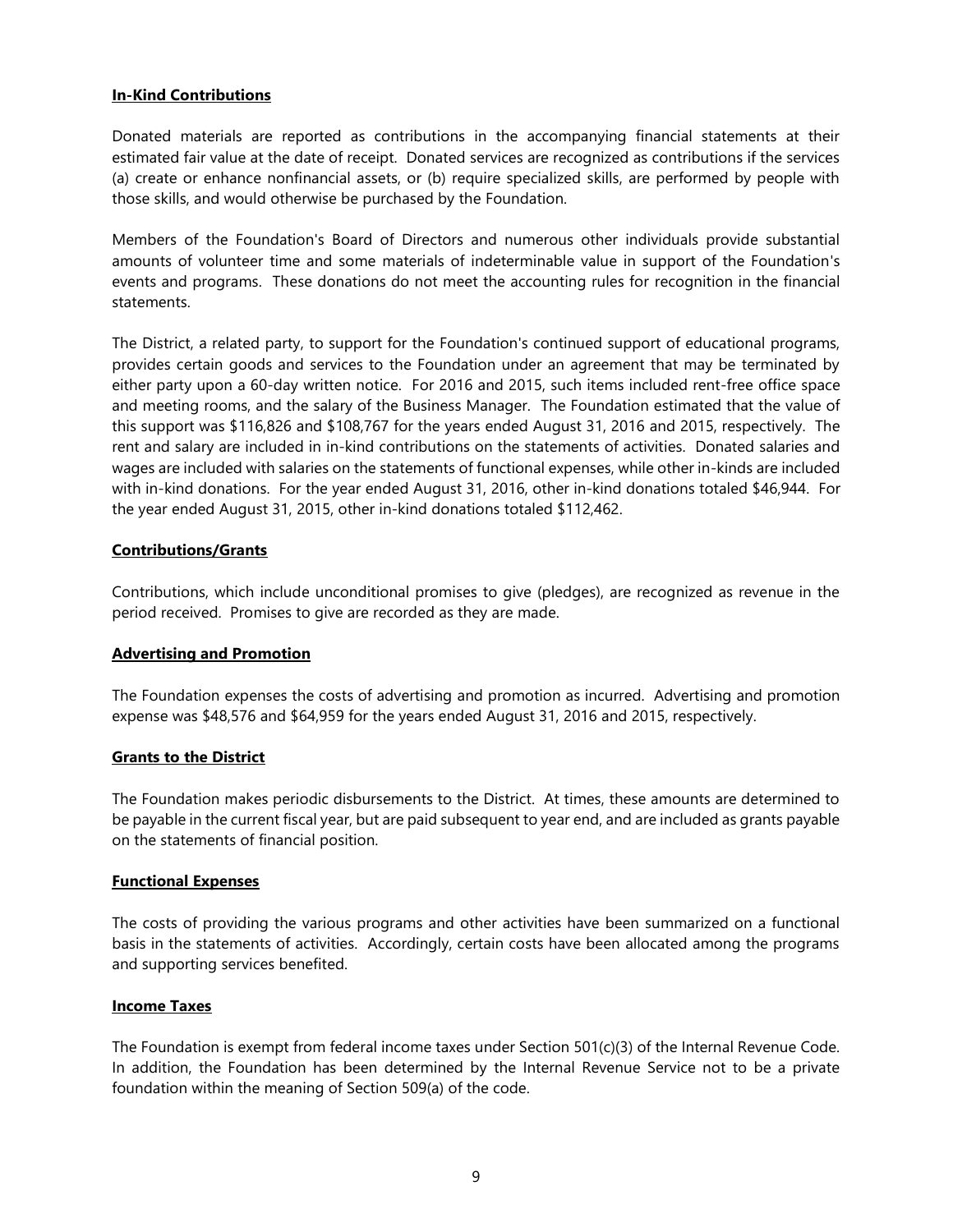#### **Use of Estimates**

The preparation of financial statements in conformity with accounting principles generally accepted in the United States requires management to make estimates and assumptions that affect certain reported amounts and disclosures. Actual results could differ from the estimated amounts.

#### **Subsequent Events**

The Foundation has evaluated subsequent events through the date these financial statements were available to be issued, which was June 5, 2017.

#### **Note 2. Investments and Fair Value Measurements**

Investments consist of various mutual funds and certain money market accounts can also be classified as investments because the accounts are held in investment accounts. Investments are reported at their fair value using Level 1 inputs (which, in this case, represents quoted prices in active markets for identical assets) in the statements of financial position. Realized gains are calculated using the specific identified method. Unrealized gains and losses are included in the change in net assets.

Investments consist of the following at August 31:

|                              | 2016 |         |    | 2015    |
|------------------------------|------|---------|----|---------|
| Cash (money market accounts) | \$   | 62,761  | \$ | 8,354   |
| Large blend                  |      | 299,370 |    | 198,238 |
| Mid-cap blend                |      | 73,086  |    | 65,105  |
| Small blend                  |      | 66,975  |    | 61,650  |
| Corporate bond               |      | 64,063  |    | 60,710  |
| Foreign large blend          |      | 46,532  |    | 25,892  |
| Short-term bond              |      | 42,221  |    | 41,329  |
| Diversified emerging markets |      | 38,329  |    | 16,597  |
| High yield bond              |      | 33,704  |    | 18,770  |
|                              |      | 727,041 |    | 496.645 |

#### **Note 3. Related Party Transactions**

The Foundation regularly receives contributions from members of the Board from special events and general contributions. On occasion, these contributions are in the form of pledges, which remain unpaid at year-end.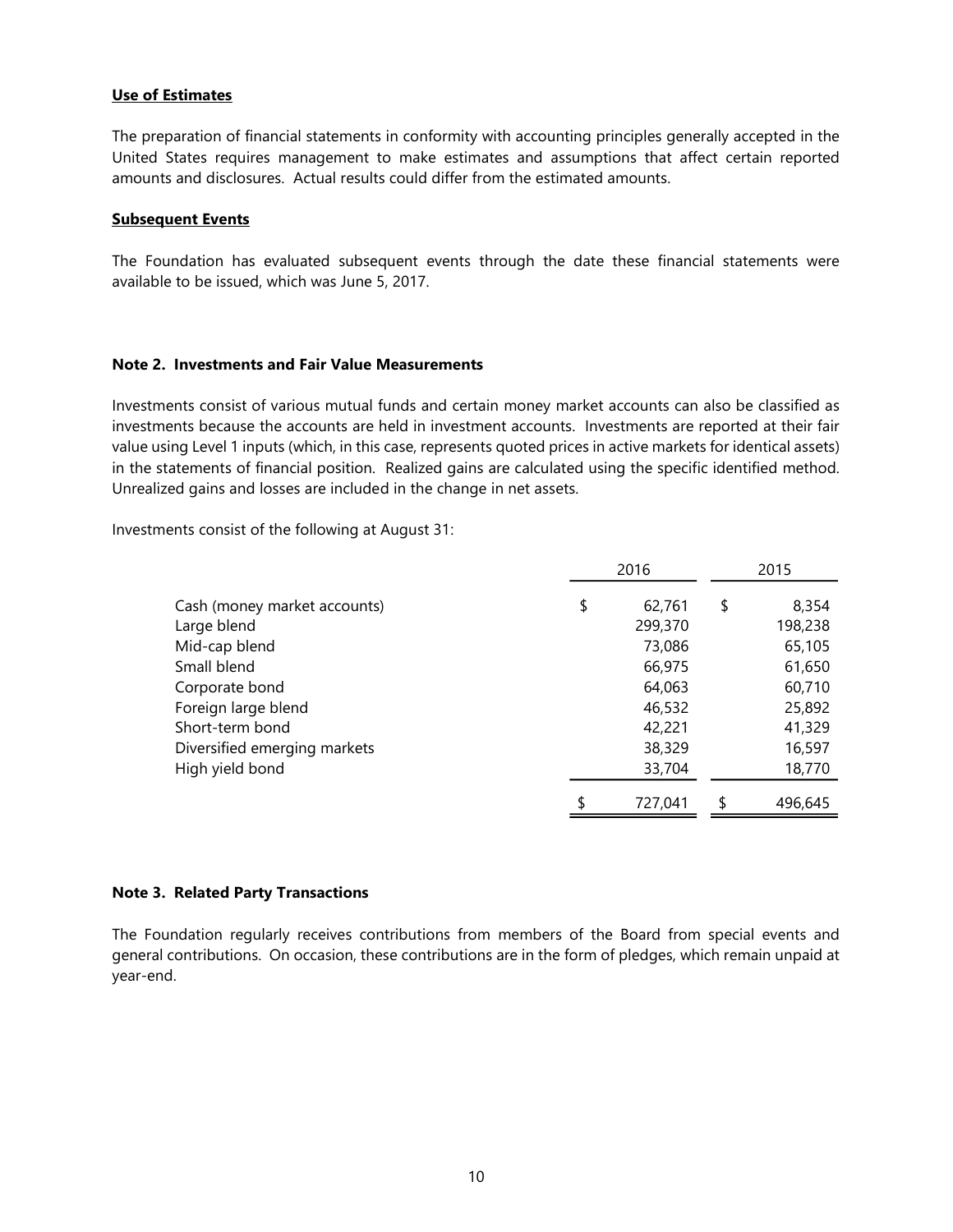#### **Note 4. Board-Designated Net Assets**

The Foundation's endowment consists of one fund designated by the Board of Directors to function as an endowment ("quasi-endowment") established for the purpose of providing funding support in perpetuity for the operational costs of the Foundation or as determined by the Board of Trustees. As required by accounting principles generally accepted in the United States, net assets associated with endowment funds, including quasi-endowments, are classified and reported based on the existence or absence of donor-imposed restrictions.

#### **Interpretation of Relevant Law**

The Foundation's Board of Trustees has interpreted the State of Washington Uniform Prudent Management of Institutional Funds Act ("UPMIFA") as requiring the preservation of the fair value of the original gift, as of the date of the gift of the board-designated endowment funds, absent explicit donor stipulations to the contrary. As a result of this interpretation, the Foundation classifies as board-designated net assets (a) the original value of gifts donated to the permanent endowment, and (b) the original value of subsequent gifts to the permanent endowment.

The Foundation's Board of Trustees can at any time decide to designate unrestricted funds as an endowment. These funds remain in the endowment until the Board decides to change the designation. The endowment is managed by the Foundation's Finance Committee. The Finance Committee's primary responsibility with regard to the endowment is to monitor the allocation and execute the rebalancing of the investment funds in accordance with the Foundation's investment policy.

Endowment net assets consisted of \$727,041 and \$496,645 at August 31, 2016 and 2015, respectively, and were all board-designated.

|                                         | August 31, 2016 |              |    |                          |    |             |  |         |
|-----------------------------------------|-----------------|--------------|----|--------------------------|----|-------------|--|---------|
|                                         |                 | Unrestricted |    | Temporarily              |    | Permanently |  | Total   |
| Endowment net assets, beginning of year |                 | 496,645      | \$ | $\overline{\phantom{a}}$ | \$ |             |  | 496,645 |
| Transfer to endowment                   |                 | 175,000      |    |                          |    |             |  | 175,000 |
| Endowment investment return:            |                 |              |    |                          |    |             |  |         |
| Interest and dividends                  |                 | 11,619       |    |                          |    |             |  | 11,619  |
| Realized and unrealized gains           |                 | 43,777       |    |                          |    |             |  | 43,777  |
| Total endowment investment return       |                 | 55,396       |    |                          |    |             |  | 55,396  |
| Endowment net assets, end of year       |                 | 727,041      |    |                          |    |             |  | 727.041 |

Changes to endowment net assets for the years ended August 31, 2016 and 2015, are as follows:

|                                         |  | August 31, 2015 |             |                          |  |             |  |           |
|-----------------------------------------|--|-----------------|-------------|--------------------------|--|-------------|--|-----------|
|                                         |  | Unrestricted    | Temporarily |                          |  | Permanently |  | Total     |
| Endowment net assets, beginning of year |  | 425,847         | \$          | $\overline{\phantom{a}}$ |  |             |  | 425,847   |
| Transfer to endowment                   |  | 75,000          |             |                          |  |             |  | 75,000    |
| Endowment investment return:            |  |                 |             |                          |  |             |  |           |
| Interest and dividends                  |  | 9.942           |             |                          |  |             |  | 9,942     |
| Realized and unrealized losses          |  | (14,144)        |             |                          |  |             |  | (14, 144) |
| Total endowment investment return       |  | (4,202)         |             |                          |  |             |  | (4,202)   |
| Endowment net assets, end of year       |  | 496.645         |             | $\overline{\phantom{a}}$ |  |             |  | 496.645   |